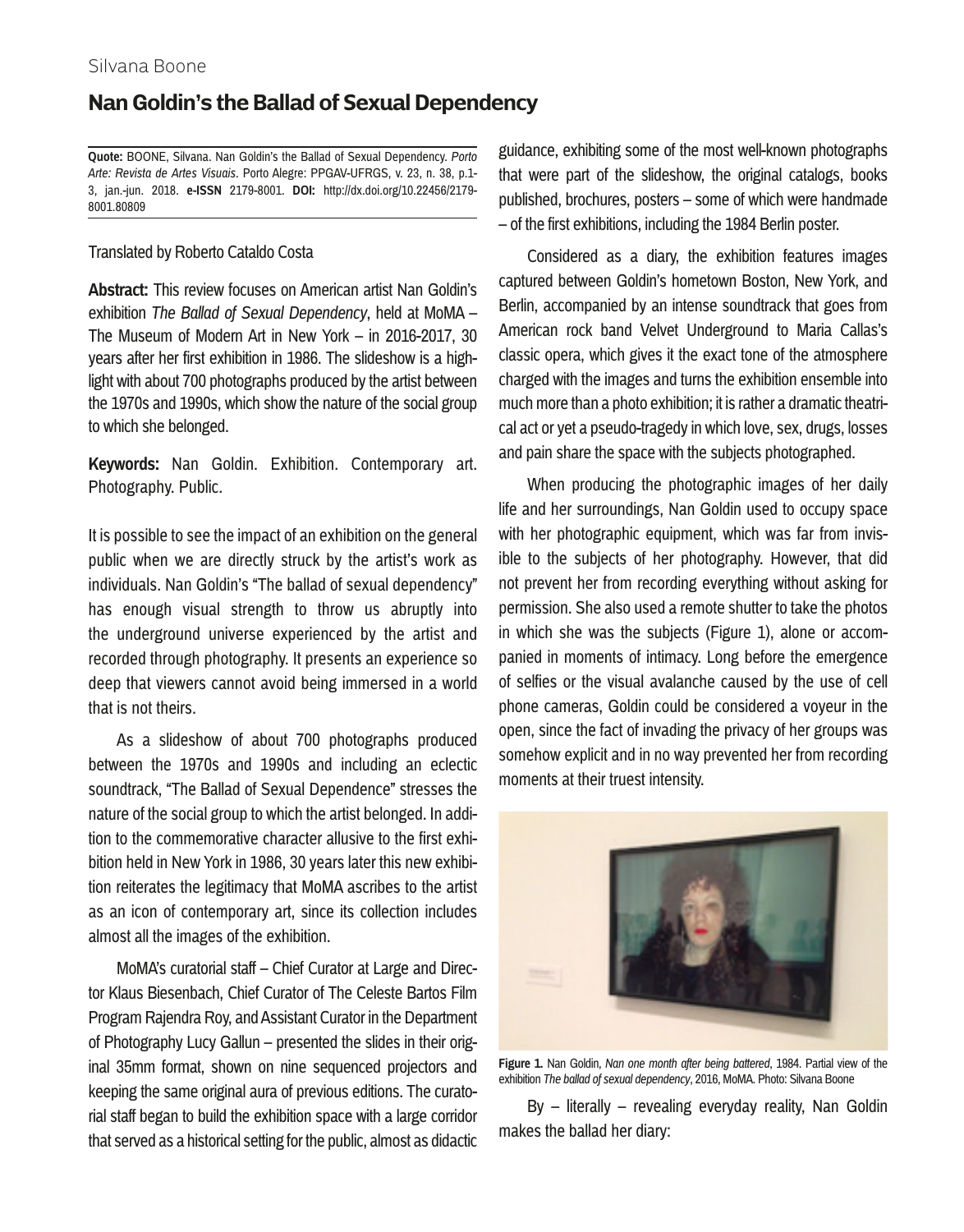The Ballad of Sexual Dependency is the diary I let people read. My written diaries are private; they form a closed document of my world and allow me the distance to analyze it. My visual diary is public; it expands from its subjective basis with the input of other people. These pictures may be an invitation to my world, but they were taken so that I could see the people in them. I sometimes don't know how I feel about someone until I take his or her picture. I don't select people in order to photograph them; I photograph directly from my life. These pictures come out of relationships, not observation.<sup>1</sup>

As a visual diary, the "ballad" records the alternative behavior of her family group, but also the suffering caused by AIDS, between illness and death, victimizing some of her drug-addicted and transsexual friends leading a sexually unruly life. The public album of memories becomes the record of a tragic reality, of the open private life that goes from love to death, in which photographic improvisation reveals the final act of some lives.

Despite the realistic and almost documentary character of the photographs' aesthetic quality, it should be stressed that "in Goldin's work there is no hidden documentary or ideological intention, there is no neorealist mission"2, that is, the intentionality of the images directs us to thinking about the record, but also about photography's role as contemporary art:

The *Ballad* was radically challenging prevailing theory and practice, which viewed photography as the poor relative of painting. Her slide presentations, besides reasserting the serial nature of photography, referred directly to the intangibility of the medium, establishing a revolutionary association between the latter and the language of cinema.<sup>3</sup>

Goldin's "ballad" can be considered an emblematic exhibition in the context of contemporary art if we think that few exhibitions have been ever re-edited and, in this case, with virtually the same format. MoMA was one of the first museums in the world to have a dedicated photography department<sup>4</sup>. and the images are part of its large photographic collection. According to Charlotte Cotton, "although Goldin started taking pictures of her friends in the early 1970s, it was not until the early 1990s that her work gained international recognition and entered the art market<sup>"5</sup>. Re-presenting the same exhibition after 30 years can be seen as a curatorial strategy to reinforce

- **3.** Ibidem, p. 9.
- **4.** PERL, 2008.

the artist's importance in the contemporary context, but it should be emphasized that in 1985 the same production was already significant for the standards of that time.



**Figure 2.** Cover of *The ballad of sexual dependency*, Aperture, 2012. Photo: Silvana Boone

The highlights of the 2016 exhibition are its repercussion in the press and the re-edition of the book/catalog released in 1986 by Aperture in New York, re-launched in 2012 in the same format and which serves again as the official catalog of the exhibition (Figure 2).

The exhibition was a unique opportunity for today's public to see Goldin's work just as it was conceived 30 years ago, for an approximation with 1980s thinking on photography and art, and to see how the concepts of contemporary art were debated based on an exhibition that was courageous, a challenge to exhibition canons, and a visual account of the artist's experiences.

Like a theater play or a trash opera, Nan Goldin's *The Ballad of Sexual Addiction* is an experience of strong impact, an invasive exposure to the senses – it is impossible to remain indifferent to the visual and subjective appeal of its images – something as intense and painful as a punch in the stomach.

## **INFORMATION**

Exhibition The Ballad of Sexual Dependency, by Nan Goldin

Location: MoMA - The Museum of Modern Art, New York, USA.

Period: June 11, 2016-April 16, 2017.

**<sup>1.</sup>** GOLDIN, 2012, p. 6.

**<sup>2.</sup>** COSTA, 2010, p. 7.

**<sup>5.</sup>** COTTON, 2013, p. 138.